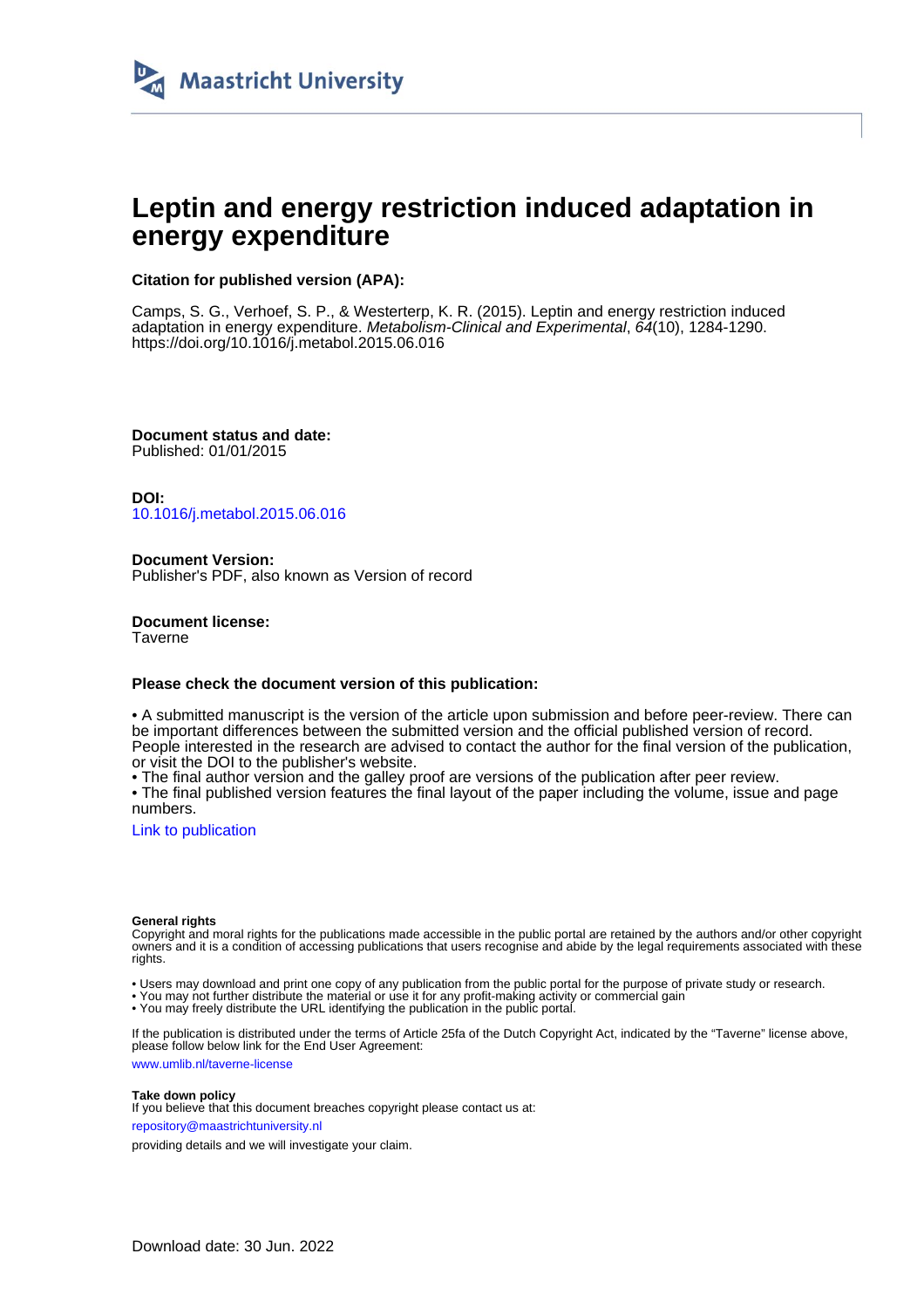

# Leptin and energy restriction induced adaptation in energy expenditure



## Stefan G.J.A. Camps⁎, Sanne P.M. Verhoef, Klaas R. Westerterp

Department of Human Biology, NUTRIM School of Nutrition and Translational Research in Metabolism, 6200 MD, Maastricht, The Netherlands

#### ARTICLE INFO ABSTRACT

Article history: Received 4 February 2015 Accepted 22 June 2015

Keywords: Leptin Resting energy expenditure Adaptive thermogenesis Physical activity Movement economy

Background. Diet-induced weight loss is accompanied by adaptive thermogenesis, i.e. a disproportional reduction of resting energy expenditure (REE) a decrease in physical activity and increased movement economy.

Objective. To determine if energy restriction induced adaptive thermogenesis and adaptations in physical activity are related to changes in leptin concentrations.

Methods. Eighty-two healthy subjects (23 men, 59 women), mean  $\pm$  SD age 41  $\pm$  8 years and BMI 31.9  $\pm$  3.0 kg/m $^2$ , followed a very low energy diet for 8 weeks with measurements before and after the diet. Leptin concentrations were determined from fasting blood plasma. Body composition was assessed with a three-compartment model based on body weight, total body water (deuterium dilution) and body volume (BodPod). REE was measured (REEm) with a ventilated hood and predicted (REEp) from measured body composition. Adaptive thermogenesis was calculated as REEm/REEp. Parameters for the amount of physical activity were total energy expenditure expressed as a multiple of REEm (PAL), activity-induced energy expenditure divided by body weight (AEE/kg) and activity counts measured by a tri-axial accelerometer. Movement economy was calculated as AEE/kg (MJ/kg/d) divided by activity counts (Mcounts/d).

Results. Subjects lost on average  $10.7 \pm 4.1\%$  body weight (P < 0.001). Leptin decreased from 26.9  $\pm$  14.3 before to 13.9  $\pm$  11.3 μg/l after the diet (P < 0.001). REEm/REEp after the diet (0.963  $\pm$  0.08) was related to changes in leptin levels ( $R^2$  = 0.06; P < 0.05). There was no significant correlation between changes in leptin concentrations and changes in amount of physical activity. Movement economy changed from  $0.036 \pm 0.011$  J/kg/count to  $0.028 \pm 0.010$  J/kg/count and was correlated to the changes in leptin concentrations ( $R^2$  = 0.07; P < 0.05).

Conclusion. During energy restriction, the decrease in leptin explains part of the variation in adaptive thermogenesis. Changes in leptin are not related to the amount of physical activity but could partly explain the increased movement economy.

© 2015 Elsevier Inc. All rights reserved.

### 1. Introduction

Energy restriction induced weight loss is characterized by changes that promote a positive energy balance and cause the

susceptibility for weight regain. On one side, appetite is elevated until the lost weight is regained [1–[4\].](#page-6-0) On the other side, a decrease in total energy expenditure is often described. Studies performed in lean and obese subjects have shown

Abbreviations: TEE, total energy expenditure; REE, resting energy expenditure; AEE, activity induced energy expenditure; FFM, fat free mass; FM, fat mass; PAL, physical activity level.

<sup>⁎</sup> Corresponding author at: Maastricht University, Department of Human Biology, NUTRIM School of Nutrition and Translational Research in Metabolism, PO Box 616, 6200 MD, Maastricht, The Netherlands. Tel.: +31 43 3881617; fax: +31 43 3670976.

E-mail address: [sg.camps@maastrichtuniversity.nl](mailto:sg.camps@maastrichtuniversity.nl) (S.G.J.A. Camps).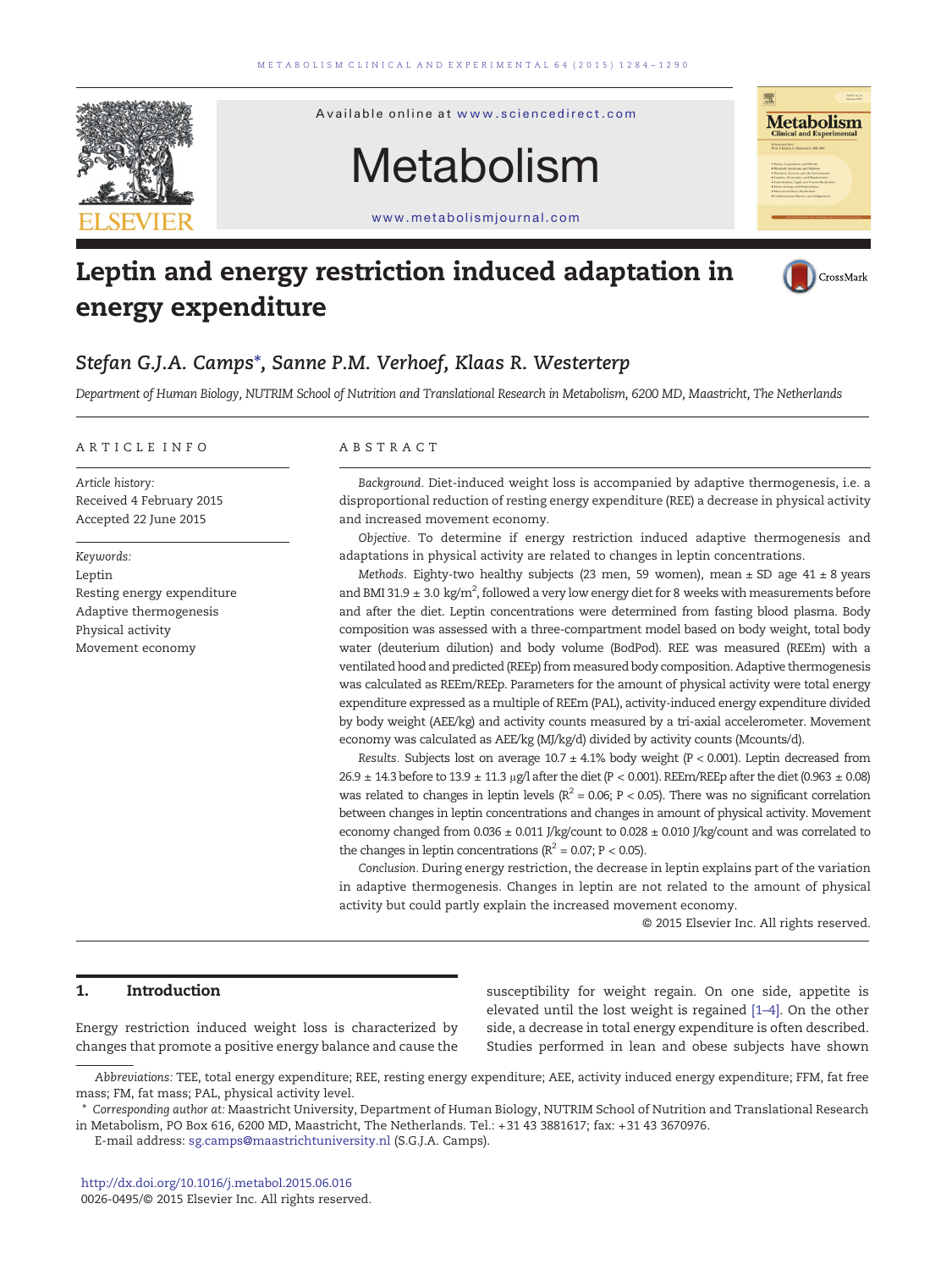2.2. Study Design

The study consisted of a very low energy diet for 8 weeks. Subjects came to the university for measurements on two occasions: the day before the start of the diet (baseline) and 8 weeks after the start of the diet (end of the diet). On each occasion, measurements included REE followed by body composition and the collection of a blood sample and were performed from 8:00 in the morning onwards in the fasting state. Total energy expenditure (TEE) and activity counts were measured during the two weeks prior to each measurement point.

#### 2.3. Diet

The weight loss diet (Modifast; Nutrition et Santé Benelux, Breda, The Netherlands) was followed for a period of 8 weeks. The diet was a protein-enriched formula that provided 2.1 MJ/ day (51.9 grams of protein, 50.2 grams of carbohydrates and 6.9 grams of lipids) and a micronutrient content, which meets the Dutch recommended daily allowance. The very low energy diet was provided to the subjects as sachets with powder. Each sachet represented one meal and 3 sachets were consumed every day. Besides the provided mealreplacements, subjects were allowed to eat vegetables when feeling hungry. Subjects were instructed to mix the powder with the amount of water indicated on the packages and were advised to drink water sufficiently throughout the diet period.

#### 2.4. Body Composition

Height was measured at screening to the nearest 0.1 cm with the use of a wall-mounted stadiometer (model 220; Seca, Hamburg, Germany). Body composition was determined according to Siri's three-compartment model based on body weight, body volume and total body water [\[26\].](#page-6-0) Body weight was measured using a calibrated scale (Life Measurement Corporation, Concord, CA). Body volume was measured via air-displacement plethysmography with the BodPod System (Life Measurement Corporation) [\[27,28\].](#page-6-0) Total body water was determined using deuterium dilution during the preceding night, according to the Maastricht protocol [\[29\]](#page-6-0). Body mass index (BMI) was calculated by dividing body weight by height squared (kg/m<sup>2</sup>).

#### 2.5. Energy Expenditure

To reach the university for REE measurements, subjects were instructed to travel by public transport or by car to avoid physical activity that would increase REE. After arrival, they rested on a bed for 30 minutes, followed by 30 minutes of measuring their REE in the supine position using an opencircuit ventilated hood-system [\[30\]](#page-6-0). Gas analyses were performed by a paramagnetic oxygen analyzer (Servomex, type 500A, Crowborough, East Sussex, UK) and an infrared carbon dioxide analyzer (Servomex, type 500A, Crowborough, East Sussex, UK) while flow was kept at a constant rate of 80 l/min and additionally measured as described by Schoffelen et al. [\[31\]](#page-6-0). The within individual coefficient of variation for this system is  $3.3\% \pm 2.1$  [\[30\].](#page-6-0) Calculation of REE from measured oxygen consumption and carbon dioxide production was based on Brouwer's formula [\[32\].](#page-6-0)

significant reductions in resting energy expenditure (REE) during and shortly after weight loss, to values below predictions based on weight loss and body composition changes [5–[10\]](#page-6-0). The decrease in REE beyond what can be predicted by the loss of fat-free mass (FFM) and fat mass (FM) is defined as adaptive thermogenesis. Additionally, several studies demonstrated a decrease in physical activity and activity induced energy expenditure (AEE) as a result of weight loss [\[11](#page-6-0)–15] as well as increased movement economy and skeletal muscle work efficiency [\[5,16\]](#page-6-0). Leibel stated that the hyperphagic, hypometabolic phenotype of weight-reduced humans is similar to that of leptin-deficient or leptin-unresponsive rodents [\[17\].](#page-6-0)

Energy restriction and maintenance of reduced body weight are accompanied by declines in circulating leptin concentrations [\[18\].](#page-6-0) This reduction in leptin is seen with different protocols to induce weight loss, indicating a consistent effect [\[19,20\].](#page-6-0) Experiments in mice revealed that part of the physiological response to weight loss can be prevented by leptin injections [\[21\]](#page-6-0). Subsequent research in humans has indicated that administration of leptin that restores circulating leptin to levels present before weight loss reversed the increased energy intake [\[22\]](#page-6-0) and decreased energy expenditure [\[23\]](#page-6-0) as well as changes in sympathetic nervous system tone, thyroid function and movement economy [\[24\]](#page-6-0). It is now believed that leptin or similar drug treatment may decrease or diminish the negative physiological consequence of energy restriction and could lead to more successful weight maintenance [\[25\]](#page-6-0).

Linking adaptive thermogenesis, the decrease in physical activity and increased movement economy to changes in leptin concentrations during weight loss will give further insight in the underlying mechanisms and the pharmacotherapeutic relevance of the focus on leptin. The aim of this study was to determine if energy restriction induced adaptive thermogenesis, change in physical activity and increased movement economy is related to changes in leptin concentrations.

#### 2. Subjects and Methods

#### 2.1. Subjects

Eighty-two healthy subjects (59 women and 23 men) with a mean age of  $41 \pm 8$  years and with a mean body mass index (BMI) of 31.9  $\pm$  3.0 kg/m<sup>2</sup> were recruited by advertisements in local newspapers and on notice boards at the university. They underwent an initial screening that included measurements of body weight and height and the completion of a questionnaire on general health. All were in good health, not using medication (except for contraception), nonsmokers and at most moderate alcohol consumers. They were weight stable as defined by a weight change <5 kg for at least 3 months prior to the study. The study was conducted according to the guidelines laid down in the Declaration of Helsinki and procedures were approved by the Ethics Committee of the Maastricht University Medical Centre. Written informed consent was obtained from all participants.

Clinical Trial Registration Number: NCT01015508 at clinicaltrials.gov.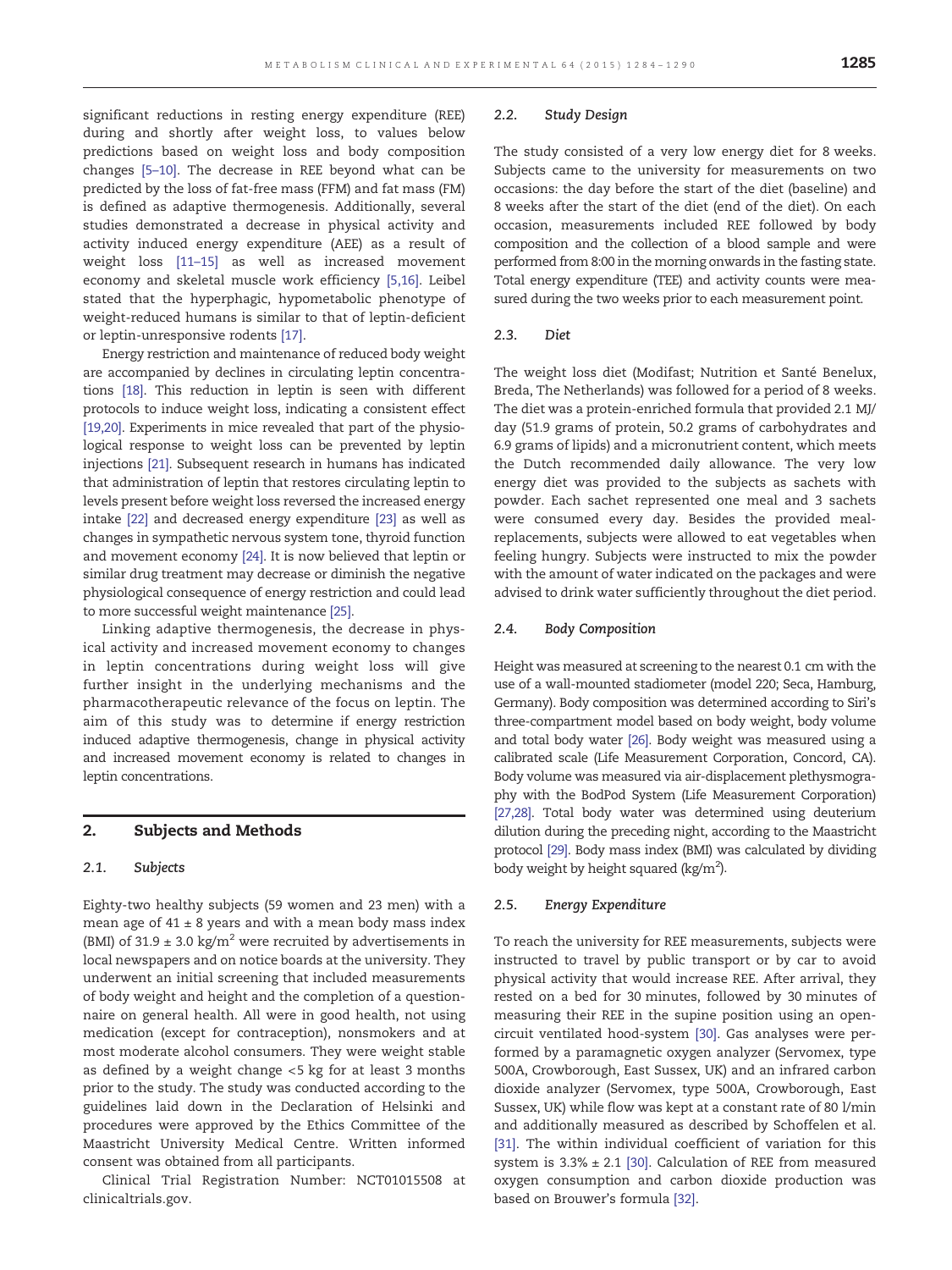TEE ( $n = 38$ ) was measured over two weeks intervals with the doubly labeled water method according to the Maastricht protocol [\[29\].](#page-6-0) On the evening of day 1, shortly after the collection of a background urine sample, subjects drank a weighed amount of  $^{2}{\rm H}_{2}^{18}$ O such that baseline levels were increased by 100–150 ppm for  $^2\mathrm{H}$  and 200–250 ppm for  $^{18}$ O. Subsequently, urine samples were collected in the morning of day 2 (second voiding), day 8 and day 14 and in the evening of days 1, 8 and 13. The doubly labeled water method gives precise and accurate information on carbon dioxide  $(CO<sub>2</sub>)$ production.  $CO<sub>2</sub>$  production was subsequently converted to TEE with the use of the energy equivalent of  $CO<sub>2</sub>$ , which can be calculated with additional information on the substrate mixture being oxidized [\[33\].](#page-6-0) The energy equivalent at baseline was calculated based on a normal Western diet with a mixed macronutrient composition and energy respectively for 55% from carbohydrate, 30% from fat and 15% from protein. At the end of the diet, the energy equivalent of  $CO<sub>2</sub>$  was based on the consumption of the Modifast diet, the actual loss of fat mass and fat free mass and additional energy intake. The additional food intake was the calculated compensation for the difference between weight loss and the expected weight loss based on the consumption of the Modifast diet alone, with the assumption of 1 kg weight change to be equivalent to 30 MJ [\[34\]](#page-6-0). The additional food intake was also assumed to be a normal mixed diet.

At baseline, AEE was calculated as  $(0.9 \times TEE)$  – REE, assuming diet induced thermogenesis to be 10% of TEE, which is based on a normal mixed diet [\[35\]](#page-6-0) and diet induced thermogenesis values for the separate macronutrients to be 10% for carbohydrate, 3% for fat and 25% for protein. At the end of the diet, the percentage diet induced thermogenesis was calculated based on the intake of the Modifast diet and the additional food intake with a normal mixed composition, which accounted for the difference between the expected weight loss and the real weight loss. Diet induced thermogenesis was calculated to be 8% of the TEE at the end of the diet; therefore AEE was calculated as  $(0.92 \times TEE)$  – REE.

The physical activity level was calculated PAL = TEE/REE [\[36\]](#page-6-0). AEE was adjusted for body weight ( $AEE_{kg} = AEE/BM$ ) to normalize the energy expenditure of physical activity [\[37\]](#page-6-0).

#### 2.6. Physical Activity Monitoring

Physical activity was monitored over two-week intervals using the previously validated DirectLife triaxial accelerometer (DirectLife, Philips Consumer Lifestyle, Amsterdam, The Netherlands). The device is small and lightweight and was carried at an elastic belt around the waist. Subjects were instructed to wear the accelerometer during waking hours, except during showering and water activities. A diary was used to report periods in which the subject was not wearing the accelerometer during the day. The accelerometer output was processed to determine body movement by measuring activity counts. Total activity counts were calculated over the two-week monitoring period, and the sum of counts was divided by the number of monitoring days to determine the average activity counts per day [\[38,39\]](#page-6-0). Days during which data were missing or subjects carried the accelerometer for <10 h were excluded and the average was calculated on the

remaining data, considering daily physical activity an ergodic process. Subjects with at least seven valid days were included. Following these criteria, no subject was excluded.

#### 2.7. Movement Economy

Movement economy was calculated as AEE/kg (MJ/kg/d) divided by the activity counts (Mcounts/d). The outcome is expressed as J/kg/count.

#### 2.8. Blood Parameters

Fasted blood samples were taken and collected in EDTA containing tubes to prevent clotting. Plasma was obtained by centrifugation and stored at −80 °C until further analysis. Leptin concentrations were measured with the use of human RIA kit (Millipore, St. Charles, MO) with a detection limit of 0.5 ng/ml, an inter-assay precision of 3.6–6.2% and an intraassay precision of 3.4–8.3%.

#### 2.9. Calculations and Statistical Analysis

In addition to measuring REE with the ventilated hood system (REEm), REE was predicted (REEp) with the equation: REEp (MJ/ d) =  $0.024 \times$  fat mass (kg) +  $0.102 \times$  fat free mass  $\times$  (kg) +  $0.85$ [\[40\].](#page-7-0) Since FM and FFM are used to calculate REEp, the equation can be used independently for gender. Adaptive thermogenesis was calculated as REEm divided by REEp. The obtained ratio was then compared between the different time points. A value above 1 indicates that measured REE is higher than what is expected based on the body composition, and a value lower than 1 indicates that measured REE is lower than what is expected based on the body composition. One-way repeated measures ANOVA with Bonferroni adjustment for multiple comparisons and one-way between-groups analysis of covariance (ANCOVA) were used to compare the variables across 0 and 8 weeks.

Multiple hierarchical regression analysis has been performed to determine relations and interactions between dependant and independent variables. Age, gender, baseline FM (kg), baseline FFM (kg), change in FM (kg), change in FFM (kg) and baseline dependant variable were used as covariates in all tests; the regression model combining these recurring variables is referred to as the combined model.

The data were analyzed using SPSS 20.0 (SPSS, Chicago, IL). All data are presented as mean and standard deviation (SD).

#### 3. Results

Subject characteristics at baseline and the results on body composition, energy expenditure, physical activity, movement economy and leptin after the 8 weeks very low energy diet are provided in [Table A.1.](#page-5-0)

#### 3.1. Interaction

The combined model including age, gender, baseline body composition, changes in body composition and baseline value of the dependant variable explained part 47% of the variance in the change in REEm after 8 weeks of diet ( $P < 0.001$ ) with no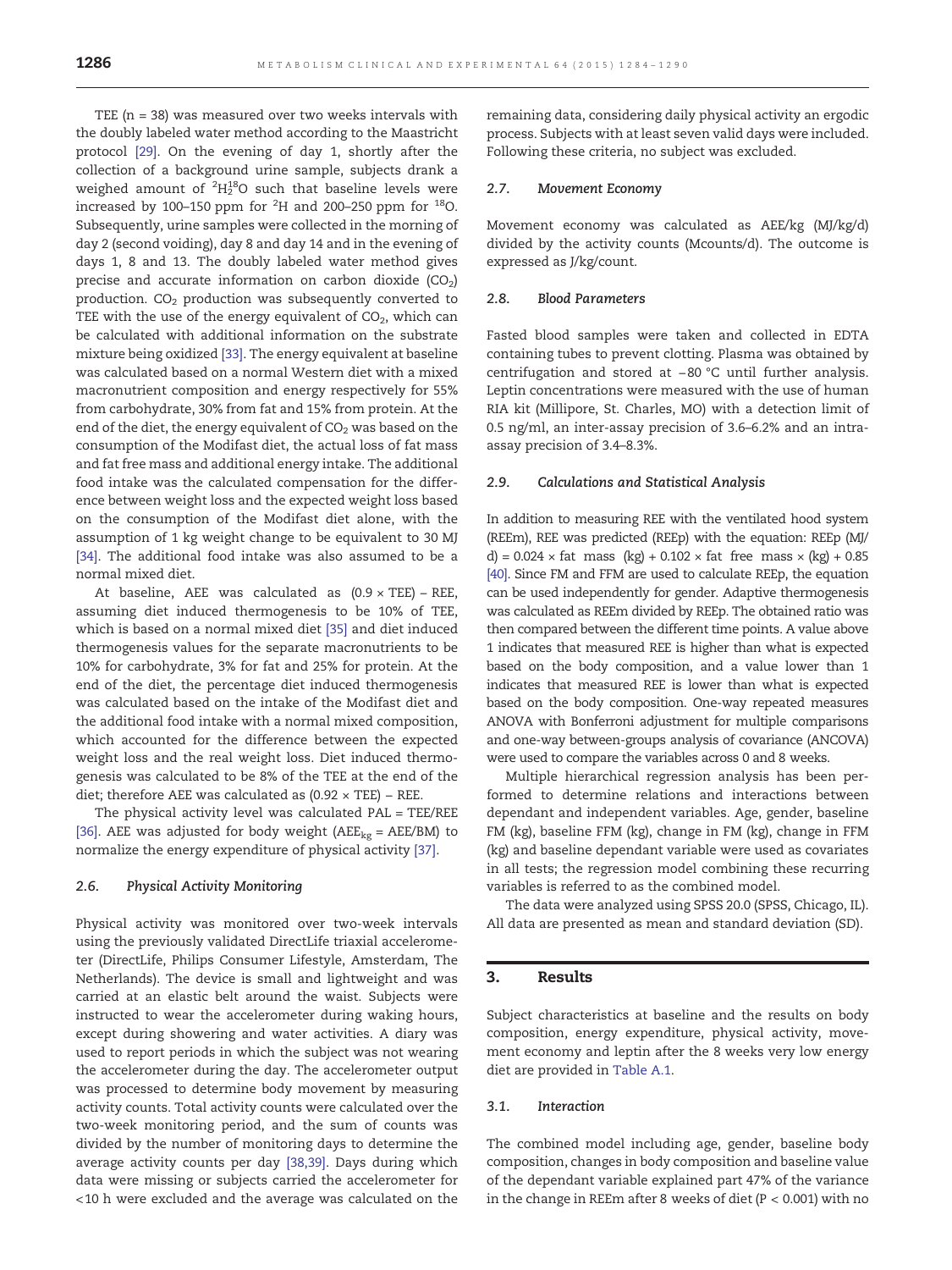significant additional value of the change in leptin concentration [\(Table A.2](#page-5-0)).

Six percent of the variation in REEm/REEp after the diet was explained by the decrease in leptin  $(P < 0.05)$  on top of the explained variation by the combined model ( $R^2$  = 0.35; P < 0.001).

The combined model explained 61% of the variation in the change in PAL  $(P < 0.001)$ , 59% of the change in AEE/kg  $(P < 0.001)$  and 23% of the change in activity counts  $(P < 0.01)$ after 8 weeks of diet, with no significant additional explanation from the change in leptin concentration.

Seven percent of the variation in AEE/kg/activity counts after the diet was explained by the decrease in leptin (P < 0.05) on top of the explained variation by the combined model  $(R<sup>2</sup> = 0.69; P < 0.001).$ 

#### 4. Discussion

Measuring energy expenditure, physical activity and circulating leptin concentration before and after a diet showed that the decrease in leptin in response to energy restriction is significantly and independently related to the greater than expected decrease in resting energy expenditure. The decrease in leptin is not correlated to the reduction in the amount of physical activity, however leptin is independently correlated to the increased movement economy. These results indicate that the change in plasma leptin levels could be part of the underlying mechanism explaining more efficient resting energy expenditure and more efficient physical activity during energy restriction.

Energy restriction leads to a decrease in REE of which only a part can be attributed to the change in body composition. The greater decline is often indicated as adaptive thermogenesis. In accordance with previous findings, our results show a four percent greater decline in REE than expected from the diet-induced weight loss, which was correlated to the change in body composition [\[5,10,41,42\]](#page-6-0). In addition to these results, the energy restriction induced change in leptin concentration was independently related to the adaptive response, indicating that a greater decrease in leptin correlates with, and could partly explain a greater disproportionate reduction in REE. Previously, leptin had been shown to be correlated to the weight loss induced decrease of REE [\[43,44\];](#page-7-0) our results specifically indicate a relation with adaptive thermogenesis, in line with Lecoultre et al. [\[45\].](#page-7-0) Rosenbaum et al. showed that leptin administration during a weight-reduced state returned energy expenditure to pre-weight loss levels [\[23,24\]](#page-6-0). The combined results suggest a central role for leptin in the underlying mechanisms of metabolic adaptation, where a leptin associated decrease in sympathetic nervous activity seems an important mediator [\[46\],](#page-7-0) still the exact mechanism remains speculative [\[17,47\]](#page-6-0).

Energy restriction and weight loss are associated with a reduction in physical activity [\[11](#page-6-0)–13] and increased movement economy [\[5,16\]](#page-6-0) as well. Our results showed a decline of physical activity during the diet and an increase in movement economy, expressed as AEE per kilogram body weight per activity count. Furthermore, there is no significant correlation between the decrease in leptin and the decrease in the amount of physical activity. However, the results do show an independent correlation of the change in leptin levels and the increase in movement economy. In accordance with our results, Doucet et al. described a relation between the changes in leptin concentration and the difference between the predicted and the measured fall in net exercise energy expenditure [\[48\]](#page-7-0). This implies that leptin does not play a role in the reduction of the amount of physical activity but that it points toward an effect on increased movement economy during energy restriction. Although the exact mechanism is not clear, a decrease in sympathetic nervous activity related to leptin during weight loss seems an important mediator [\[46,47\]](#page-7-0).

A limitation of this study is generated by the interindividual variation in the results. However, the observed variation allowed the induced metabolic adaptation to be correlated to a range from less to more successful weight loss and change in leptin levels. With regard to leptin, the researchers understand that 24-h leptin concentrations are preferable but indicate fasting leptin levels are a sufficient measure in a longitudinal study. The presence of a control group with subjects of similar BMI but not subjected to a very low energy diet would have been valuable. Another limitation is that interpreting PAL values during weight changes may be affected by the effect of weight loss on RMR. However, there is no indication for a significant change in the results and moreover, PAL results are in line with the results expressed as AEE/kg and activity counts. One of the main strengths of this study is the use of the gold standard in measuring free-living TEE: doubly labeled water. Therefore, PAL, AEE and AEE/kg reflect the physical activity and energy expenditure in normal daily life and are not confounded by restrictions of body movement. A second strength is the use of two independent methods based on measurement of energy expenditure and body movement.

In conclusion, this study indicates that the change in plasma leptin levels could be part of the underlying mechanism explaining more efficient resting energy expenditure and increased movement economy during energy restriction. Though, the decrease in leptin does not seem to affect the decline in the amount of physical activity during a diet. This confirms leptin as an important target for drug treatment, to diminish the negative physiological consequence of energy restriction and improve weight maintenance.

#### Author Contribution

K.R. Westerterp and S.P.M. Verhoef designed the study. S.G.J.A. Camps and S.P.M. Verhoef collected the data. S.G.J.A. Camps analyzed the data and wrote the manuscript. K.R. Westerterp contributed to the interpretation of the data and reviewed the manuscript. The study was executed under supervision of K.R. Westerterp. All authors read and approved the final manuscript. None of the authors had any conflict of interest.

#### Funding

Maastricht University.

#### Disclosure Statement

The authors have nothing to disclose.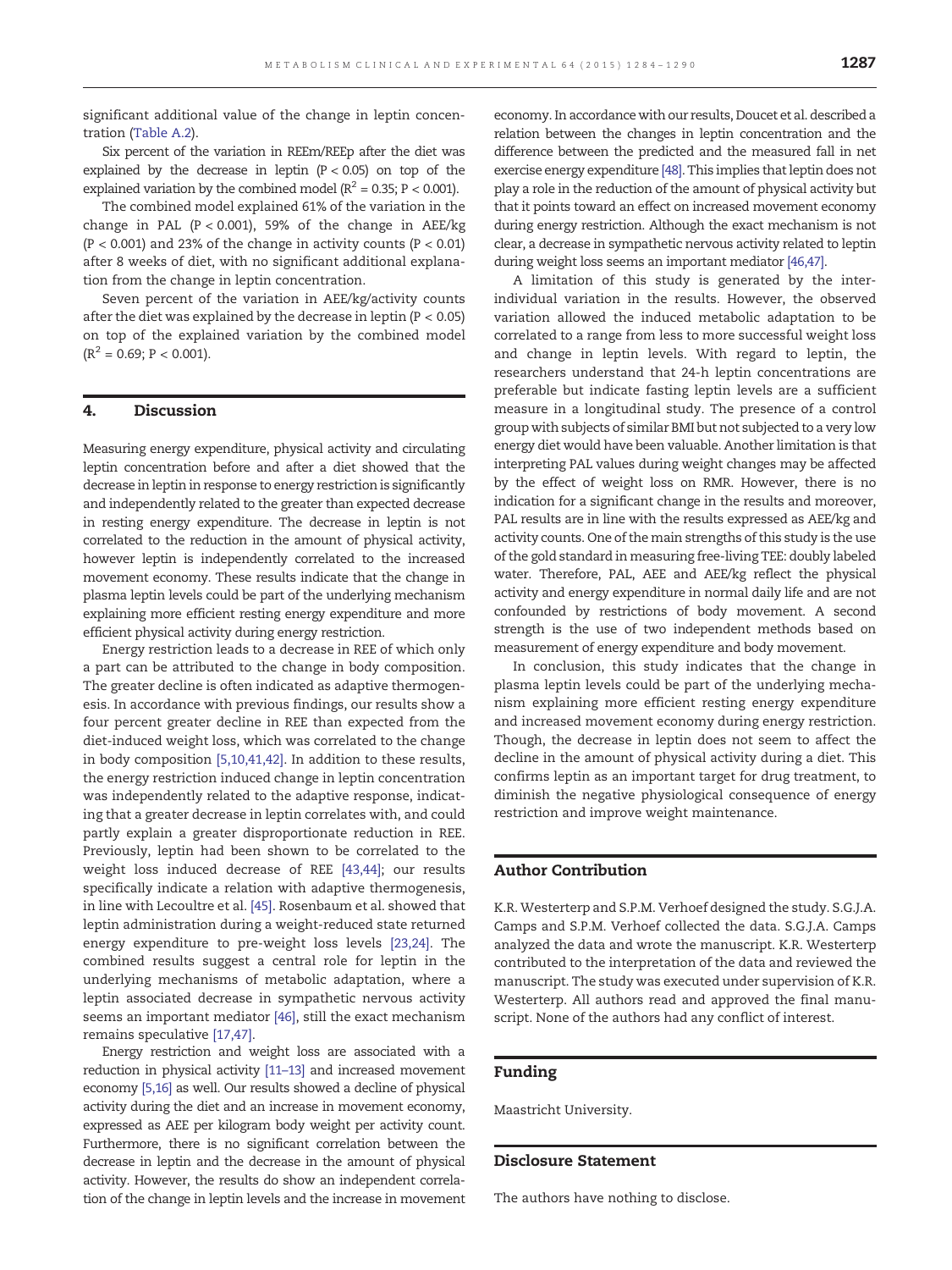### <span id="page-5-0"></span>Appendix A

| Table A.1 – Subject characteristics (mean $\pm$ SD) at baseline, after 8 weeks on a very low energy diet. |                       |                                |  |  |  |  |  |
|-----------------------------------------------------------------------------------------------------------|-----------------------|--------------------------------|--|--|--|--|--|
|                                                                                                           | Baseline ( $n = 82$ ) | $8$ wk (n = 82)                |  |  |  |  |  |
| Weight (kg)                                                                                               | $92.8 \pm 11.9$       | $83.5 \pm 11.0$ ***            |  |  |  |  |  |
| $FM$ (kg)                                                                                                 | $38.9 \pm 7.6$        | $31.5 \pm 7.8$ ***             |  |  |  |  |  |
| $FFM$ (kg)                                                                                                | $53.8 \pm 9.3$        | $51.9 \pm 8.9$ ***             |  |  |  |  |  |
| REEm (MJ/d)                                                                                               | $7.29 \pm 1.01$       | $6.63 \pm 0.88$ ***            |  |  |  |  |  |
| REEp(MJ/d)                                                                                                | $7.27 \pm 0.96$       | $6.90 \pm 0.90$ ***            |  |  |  |  |  |
| REEm/REEp                                                                                                 | $1.004 \pm 0.077$     | $0.963 \pm 0.073$ ***          |  |  |  |  |  |
| REEm/REEp adj.                                                                                            |                       | $0.967 \pm 0.007$ <sup>*</sup> |  |  |  |  |  |
| AEE (MJ/d)                                                                                                | $5.17 \pm 1.64$       | $3.64 \pm 1.49$ ***            |  |  |  |  |  |
| PAL                                                                                                       | $1.69 \pm 0.23$       | $1.52 \pm 0.19$ ***            |  |  |  |  |  |
| AEE/kg                                                                                                    | $0.056 \pm 0.018$     | $0.043 \pm 0.016$ ***          |  |  |  |  |  |
| Mcounts/d                                                                                                 | $1.61 \pm 0.39$       | $1.54 \pm 0.39$ <sup>**</sup>  |  |  |  |  |  |
| AEE/kg/activity counts (J/kg/count)                                                                       | $0.037 \pm 0.011$     | $0.028 \pm 0.010$              |  |  |  |  |  |
| Leptin $(\mu g/L)$                                                                                        | $26.9 \pm 14.3$       | $13.9 \pm 11.3$ ***            |  |  |  |  |  |

One-way repeated measures ANOVA with Bonferroni adjustment for multiple comparisons and one-way between-groups analysis of covariance (ANCOVA) were used to compare the variables across 0 and 8 weeks.

FM, fat mass; FFM, fat free mass; REEm, measured resting energy expenditure; REEp, predicted resting energy expenditure; REEm/REEp, adjusted for weight loss percentage (±SE); AEE, activity induced energy expenditure; PAL, physical activity level.

 $P < 0.05$  compared with baseline.

P < 0.01 compared with baseline.

⁎⁎⁎ P < 0.001 compared with baseline.

#### Table A.2 – Multiple regression results of a model combining age, gender, baseline fat mass, baseline fat free mass, fat mass loss, fat free mass loss, baseline dependent variable and change in leptin concentration to predict changes after 8 weeks on a very low energy diet.

|                                                                                                                                                               | Change in $REF^*$                                                            | REEm/REEp $(8 \text{ wk})^{\#}$                          | Change<br>in PAL <sup>#</sup> | Change<br>in $AEE/kg$ <sup>#</sup> | Change in<br>counts/ $d^*$ | Change in<br>AEE/kg/counts#                        |
|---------------------------------------------------------------------------------------------------------------------------------------------------------------|------------------------------------------------------------------------------|----------------------------------------------------------|-------------------------------|------------------------------------|----------------------------|----------------------------------------------------|
| Age<br>Gender<br>Baseline FM<br><b>Baseline FFM</b><br>Change in FM<br>Change in FFM<br>Baseline dependent variable <sup>#</sup><br>Change in leptin<br>Total | $0.03$ <sup>*</sup><br>$0.05$ <sup>*</sup><br>0.05<br>$0.24***$<br>$0.47***$ | $0.03$ <sup>*</sup><br>$0.22***$<br>$0.06*$<br>$0.35***$ | $0.45***$<br>$0.61***$        | $0.41***$<br>$0.59***$             | $0.21***$<br>$0.23***$     | $0.08^{\degree}$<br>$0.50***$<br>0.07<br>$0.69***$ |

Multiple regression analysis results in predicting variation in the change in REE, 8-week REEm/REEp, change in PAL, change in AEE/kg, change in activity counts/d and change in AEE/kg/count (change is the difference between before and after the diet).

Significant R<sup>2</sup>-values are shown for age, gender, baseline fat mass, baseline fat free mass, fat mass loss, fat free mass loss, baseline dependent variable and change in leptin concentration as well as the total model.

REEm, measured resting energy expenditure; REEp, predicted resting energy expenditure; PAL, physical activity level; AEE, activity induced energy expenditure; FM, fat mass; FFM, fat free mass.

 $P < 0.05$ .

\*\*\*  $P < 0.001$ .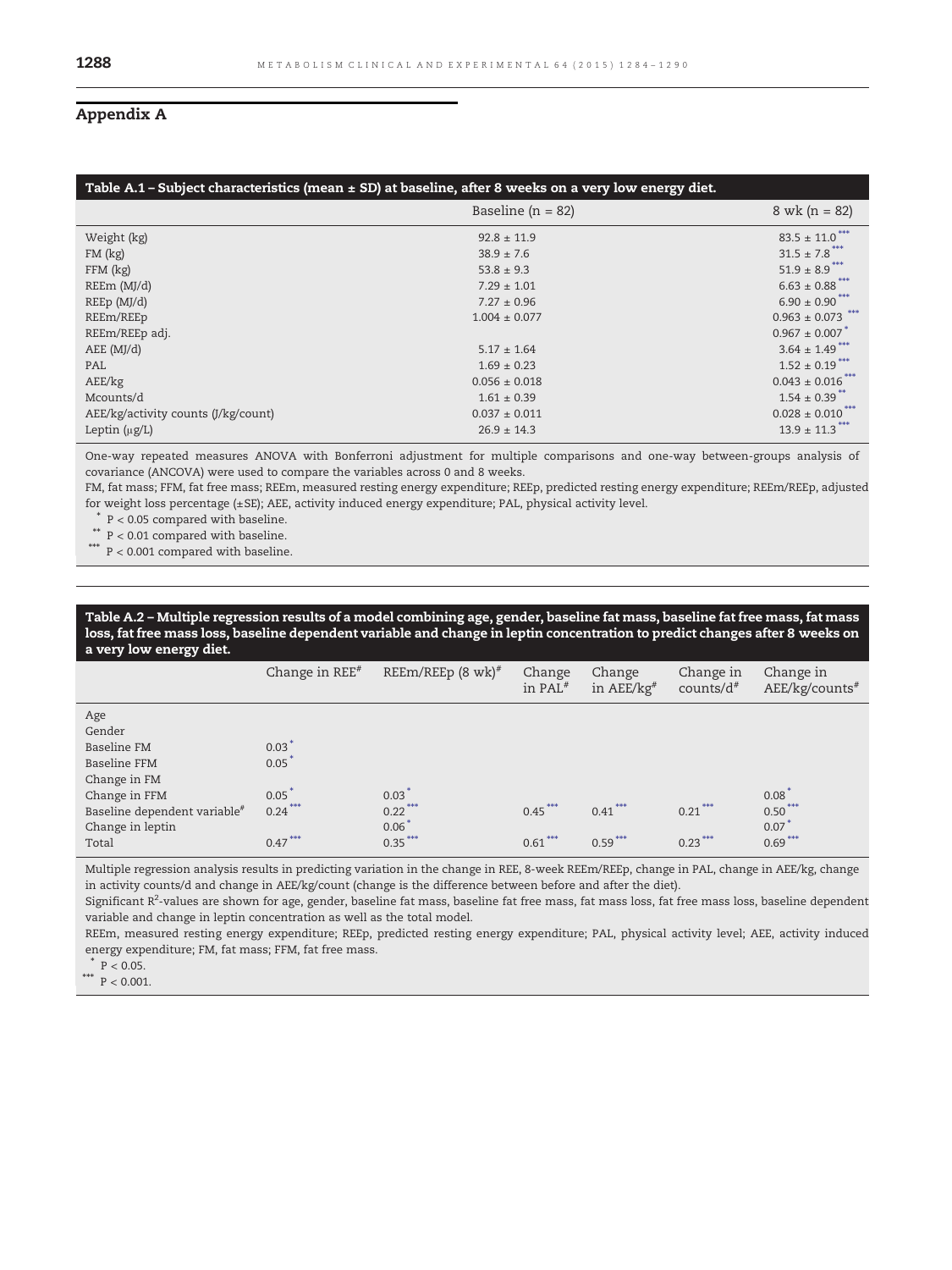#### <span id="page-6-0"></span>REFERENCES

- [1] [Anton SD, Han H, York E, Martin CK, Ravussin E, Williamson](http://refhub.elsevier.com/S0026-0495(15)00177-8/rf0005) [DA. Effect of calorie restriction on subjective ratings of](http://refhub.elsevier.com/S0026-0495(15)00177-8/rf0005) [appetite. J Hum Nutr Diet 2009;22:141](http://refhub.elsevier.com/S0026-0495(15)00177-8/rf0005)–7.
- [2] [Doucet E, Imbeault P, St-Pierre S, Almeras N, Mauriege P,](http://refhub.elsevier.com/S0026-0495(15)00177-8/rf0010) [Richard D, et al. Appetite after weight loss by energy](http://refhub.elsevier.com/S0026-0495(15)00177-8/rf0010) [restriction and a low-fat diet-exercise follow-up. Int J Obes](http://refhub.elsevier.com/S0026-0495(15)00177-8/rf0010) [Relat Metab Disord 2000;24:906](http://refhub.elsevier.com/S0026-0495(15)00177-8/rf0010)–14.
- [3] [Dulloo AG, Calokatisa R. Adaptation to low calorie intake in](http://refhub.elsevier.com/S0026-0495(15)00177-8/rf0015) [obese mice: contribution of a metabolic component to](http://refhub.elsevier.com/S0026-0495(15)00177-8/rf0015) [diminished energy expenditures during and after weight](http://refhub.elsevier.com/S0026-0495(15)00177-8/rf0015) [loss. Int J Obes 1991;15:7](http://refhub.elsevier.com/S0026-0495(15)00177-8/rf0015)–16.
- [4] [Levin BE, Dunn-Meynell AA. Defense of body weight against](http://refhub.elsevier.com/S0026-0495(15)00177-8/rf0020) [chronic caloric restriction in obesity-prone and -resistant](http://refhub.elsevier.com/S0026-0495(15)00177-8/rf0020) [rats. Am J Physiol Regul Integr Comp Physiol 2000;278:R231](http://refhub.elsevier.com/S0026-0495(15)00177-8/rf0020)–7.
- [5] [Leibel RL, Rosenbaum M, Hirsch J. Changes in energy](http://refhub.elsevier.com/S0026-0495(15)00177-8/rf0025) [expenditure resulting from altered body weight. N Engl J Med](http://refhub.elsevier.com/S0026-0495(15)00177-8/rf0025) [1995;332:621](http://refhub.elsevier.com/S0026-0495(15)00177-8/rf0025)–8.
- [6] [Dulloo AG, Jacquet J. Adaptive reduction in basal metabolic](http://refhub.elsevier.com/S0026-0495(15)00177-8/rf0030) [rate in response to food deprivation in humans: a role for](http://refhub.elsevier.com/S0026-0495(15)00177-8/rf0030) [feedback signals from fat stores. Am J Clin Nutr 1998;68:](http://refhub.elsevier.com/S0026-0495(15)00177-8/rf0030) 599–[606.](http://refhub.elsevier.com/S0026-0495(15)00177-8/rf0030)
- [7] [Schwartz A, Doucet E. Relative changes in resting energy](http://refhub.elsevier.com/S0026-0495(15)00177-8/rf0035) [expenditure during weight loss: a systematic review. Obes](http://refhub.elsevier.com/S0026-0495(15)00177-8/rf0035) [Rev 2010;11:531](http://refhub.elsevier.com/S0026-0495(15)00177-8/rf0035)–47.
- [8] [Tremblay A, Chaput JP. Adaptive reduction in thermogenesis](http://refhub.elsevier.com/S0026-0495(15)00177-8/rf0040) [and resistance to lose fat in obese men. Br J Nutr 2009;102:488](http://refhub.elsevier.com/S0026-0495(15)00177-8/rf0040)–92.
- [9] [Weyer C, Walford RL, Harper IT, Milner M, MacCallum T,](http://refhub.elsevier.com/S0026-0495(15)00177-8/rf0045) [Tataranni PA, et al. Energy metabolism after 2 y of energy](http://refhub.elsevier.com/S0026-0495(15)00177-8/rf0045) [restriction: the biosphere 2 experiment. Am J Clin Nutr 2000;](http://refhub.elsevier.com/S0026-0495(15)00177-8/rf0045) [72:946](http://refhub.elsevier.com/S0026-0495(15)00177-8/rf0045)–53.
- [10] [Camps SG, Verhoef SP, Westerterp KR. Weight loss, weight](http://refhub.elsevier.com/S0026-0495(15)00177-8/rf0050) [maintenance, and adaptive thermogenesis. Am J Clin Nutr](http://refhub.elsevier.com/S0026-0495(15)00177-8/rf0050) [2013;97:990](http://refhub.elsevier.com/S0026-0495(15)00177-8/rf0050)–4.
- [11] [Camps SG, Verhoef SP, Westerterp KR. Weight loss induced](http://refhub.elsevier.com/S0026-0495(15)00177-8/rf0215) [reduction in physical activity recovers during weight main](http://refhub.elsevier.com/S0026-0495(15)00177-8/rf0215)[tenance. Am J Clin Nutr 2013;98:917](http://refhub.elsevier.com/S0026-0495(15)00177-8/rf0215)–23.
- [12] [de Groot LC, van Es AJ, van Raaij JM, Vogt JE, Hautvast JG.](http://refhub.elsevier.com/S0026-0495(15)00177-8/rf0055) [Adaptation of energy metabolism of overweight women to](http://refhub.elsevier.com/S0026-0495(15)00177-8/rf0055) [alternating and continuous low energy intake. Am J Clin Nutr](http://refhub.elsevier.com/S0026-0495(15)00177-8/rf0055) [1989;50:1314](http://refhub.elsevier.com/S0026-0495(15)00177-8/rf0055)–23.
- [13] [Martin CK, Heilbronn LK, de Jonge L, DeLany JP, Volaufova J,](http://refhub.elsevier.com/S0026-0495(15)00177-8/rf0060) [Anton SD, et al. Effect of calorie restriction on resting](http://refhub.elsevier.com/S0026-0495(15)00177-8/rf0060) [metabolic rate and spontaneous physical activity. Obesity](http://refhub.elsevier.com/S0026-0495(15)00177-8/rf0060) [\(Silver Spring\) 2007;15:2964](http://refhub.elsevier.com/S0026-0495(15)00177-8/rf0060)–73.
- [14] [Redman LM, Heilbronn LK, Martin CK, de Jonge L, Williamson](http://refhub.elsevier.com/S0026-0495(15)00177-8/rf0065) [DA, Delany JP, et al. Metabolic and behavioral compensations](http://refhub.elsevier.com/S0026-0495(15)00177-8/rf0065) [in response to caloric restriction: implications for the](http://refhub.elsevier.com/S0026-0495(15)00177-8/rf0065) [maintenance of weight loss. PLoS One 2009;4:e4377.](http://refhub.elsevier.com/S0026-0495(15)00177-8/rf0065)
- [15] [Bonomi AG, Soenen S, Goris AH, Westerterp KR. Weight-loss](http://refhub.elsevier.com/S0026-0495(15)00177-8/rf0070) [induced changes in physical activity and activity energy](http://refhub.elsevier.com/S0026-0495(15)00177-8/rf0070) [expenditure in overweight and obese subjects before and](http://refhub.elsevier.com/S0026-0495(15)00177-8/rf0070) [after energy restriction. PLoS One 2013;8:e59641.](http://refhub.elsevier.com/S0026-0495(15)00177-8/rf0070)
- [16] [Rosenbaum M, Vandenborne K, Goldsmith R, Simoneau JA,](http://refhub.elsevier.com/S0026-0495(15)00177-8/rf0075) [Heymsfield S, Joanisse DR, et al. Effects of experimental](http://refhub.elsevier.com/S0026-0495(15)00177-8/rf0075) [weight perturbation on skeletal muscle work efficiency in](http://refhub.elsevier.com/S0026-0495(15)00177-8/rf0075) [human subjects. Am J Physiol Regul Integr Comp Physiol](http://refhub.elsevier.com/S0026-0495(15)00177-8/rf0075) [2003;285:R183](http://refhub.elsevier.com/S0026-0495(15)00177-8/rf0075)–92.
- [17] [Leibel RL. The role of leptin in the control of body weight.](http://refhub.elsevier.com/S0026-0495(15)00177-8/rf0220) Nutr Rev 2002;60:S15–[9 \[discussion S68-84, 85-7\].](http://refhub.elsevier.com/S0026-0495(15)00177-8/rf0220)
- [18] [Rosenbaum M, Nicolson M, Hirsch J, Murphy E, Chu F, Leibel RL.](http://refhub.elsevier.com/S0026-0495(15)00177-8/rf0080) [Effects of weight change on plasma leptin concentrations](http://refhub.elsevier.com/S0026-0495(15)00177-8/rf0080) [and energy expenditure. J Clin Endocrinol Metab 1997;82:](http://refhub.elsevier.com/S0026-0495(15)00177-8/rf0080) [3647](http://refhub.elsevier.com/S0026-0495(15)00177-8/rf0080)–54.
- [19] [Sumithran P, Prendergast LA, Delbridge E, Purcell K, Shulkes](http://refhub.elsevier.com/S0026-0495(15)00177-8/rf0085) [A, Kriketos A, et al. Long-term persistence of hormonal](http://refhub.elsevier.com/S0026-0495(15)00177-8/rf0085) [adaptations to weight loss. N Engl J Med 2011;365:1597](http://refhub.elsevier.com/S0026-0495(15)00177-8/rf0085)–604.
- [20] [Ozcelik O, Dogan H, Celik H, Ayar A, Serhatlioglu S,](http://refhub.elsevier.com/S0026-0495(15)00177-8/rf0090) [Kelestimur H. Effects of different weight loss protocols on](http://refhub.elsevier.com/S0026-0495(15)00177-8/rf0090) [serum leptin levels in obese females. Physiol Res 2005;54:](http://refhub.elsevier.com/S0026-0495(15)00177-8/rf0090) [271](http://refhub.elsevier.com/S0026-0495(15)00177-8/rf0090)–7.
- [21] [Ahima RS, Prabakaran D, Mantzoros C, Qu D, Lowell B,](http://refhub.elsevier.com/S0026-0495(15)00177-8/rf0095) [Maratos-Flier E, et al. Role of leptin in the neuroendocrine](http://refhub.elsevier.com/S0026-0495(15)00177-8/rf0095) [response to fasting. Nature 1996;382:250](http://refhub.elsevier.com/S0026-0495(15)00177-8/rf0095)–2.
- [22] [Rosenbaum M, Sy M, Pavlovich K, Leibel RL, Hirsch J. Leptin](http://refhub.elsevier.com/S0026-0495(15)00177-8/rf0100) [reverses weight loss-induced changes in regional neural](http://refhub.elsevier.com/S0026-0495(15)00177-8/rf0100) [activity responses to visual food stimuli. J Clin Invest 2008;](http://refhub.elsevier.com/S0026-0495(15)00177-8/rf0100) [118:2583](http://refhub.elsevier.com/S0026-0495(15)00177-8/rf0100)–91.
- [23] [Rosenbaum M, Murphy EM, Heymsfield SB, Matthews DE,](http://refhub.elsevier.com/S0026-0495(15)00177-8/rf0105) [Leibel RL. Low dose leptin administration reverses effects of](http://refhub.elsevier.com/S0026-0495(15)00177-8/rf0105) [sustained weight-reduction on energy expenditure and](http://refhub.elsevier.com/S0026-0495(15)00177-8/rf0105) [circulating concentrations of thyroid hormones. J Clin](http://refhub.elsevier.com/S0026-0495(15)00177-8/rf0105) [Endocrinol Metab 2002;87:2391](http://refhub.elsevier.com/S0026-0495(15)00177-8/rf0105)–4.
- [24] [Rosenbaum M, Goldsmith R, Bloomfield D, Magnano A,](http://refhub.elsevier.com/S0026-0495(15)00177-8/rf0110) [Weimer L, Heymsfield S, et al. Low-dose leptin reverses](http://refhub.elsevier.com/S0026-0495(15)00177-8/rf0110) [skeletal muscle, autonomic, and neuroendocrine adapta](http://refhub.elsevier.com/S0026-0495(15)00177-8/rf0110)[tions to maintenance of reduced weight. J Clin Invest 2005;](http://refhub.elsevier.com/S0026-0495(15)00177-8/rf0110) [115:3579](http://refhub.elsevier.com/S0026-0495(15)00177-8/rf0110)–86.
- [25] [Paz-Filho G, Mastronardi CA, Licinio J. Leptin treatment: facts](http://refhub.elsevier.com/S0026-0495(15)00177-8/rf0235) [and expectations. Metabolism 2015;64:146](http://refhub.elsevier.com/S0026-0495(15)00177-8/rf0235)–56.
- [26] [Siri WE. Body composition from fluid spaces and density:](http://refhub.elsevier.com/S0026-0495(15)00177-8/rf0230) [analysis of methods. 1961. Nutrition 1993;9:480](http://refhub.elsevier.com/S0026-0495(15)00177-8/rf0230)–91 [\[discussion 480, 492\].](http://refhub.elsevier.com/S0026-0495(15)00177-8/rf0230)
- [27] [Ginde SR, Geliebter A, Rubiano F, Silva AM, Wang J, Heshka S,](http://refhub.elsevier.com/S0026-0495(15)00177-8/rf0115) [et al. Air displacement plethysmography: validation in](http://refhub.elsevier.com/S0026-0495(15)00177-8/rf0115) [overweight and obese subjects. Obes Res 2005;13:1232](http://refhub.elsevier.com/S0026-0495(15)00177-8/rf0115)–7.
- [28] [Dempster P, Aitkens S. A new air displacement method for](http://refhub.elsevier.com/S0026-0495(15)00177-8/rf0120) [the determination of human body composition. Med Sci](http://refhub.elsevier.com/S0026-0495(15)00177-8/rf0120) [Sports Exerc 1995;27:1692](http://refhub.elsevier.com/S0026-0495(15)00177-8/rf0120)–7.
- [29] [Westerterp KR, Wouters L, van Marken Lichtenbelt WD. The](http://refhub.elsevier.com/S0026-0495(15)00177-8/rf0125) [Maastricht protocol for the measurement of body composi](http://refhub.elsevier.com/S0026-0495(15)00177-8/rf0125)[tion and energy expenditure with labeled water. Obes Res](http://refhub.elsevier.com/S0026-0495(15)00177-8/rf0125) [1995;3\(Suppl. 1\):49](http://refhub.elsevier.com/S0026-0495(15)00177-8/rf0125)–57.
- [30] [Adriaens MP, Schoffelen PF, Westerterp KR. Intra-individual](http://refhub.elsevier.com/S0026-0495(15)00177-8/rf0130) [variation of basal metabolic rate and the influence of daily](http://refhub.elsevier.com/S0026-0495(15)00177-8/rf0130) [habitual physical activity before testing. Br J Nutr 2003;90:](http://refhub.elsevier.com/S0026-0495(15)00177-8/rf0130) [419](http://refhub.elsevier.com/S0026-0495(15)00177-8/rf0130)–23.
- [31] [Schoffelen PF, Westerterp KR, Saris WH, Ten Hoor F.](http://refhub.elsevier.com/S0026-0495(15)00177-8/rf0135) [A dual-respiration chamber system with automated calibration.](http://refhub.elsevier.com/S0026-0495(15)00177-8/rf0135) [J Appl Physiol 1997;83:2064](http://refhub.elsevier.com/S0026-0495(15)00177-8/rf0135)–72.
- [32] [Brouwer E. On simple formulae for calculating the heat](http://refhub.elsevier.com/S0026-0495(15)00177-8/rf0140) [expenditure and the quantities of carbohydrate and fat](http://refhub.elsevier.com/S0026-0495(15)00177-8/rf0140) [oxidized in metabolism of men and animals, from gaseous](http://refhub.elsevier.com/S0026-0495(15)00177-8/rf0140) [exchange \(oxygen intake and carbonic acid output\) and](http://refhub.elsevier.com/S0026-0495(15)00177-8/rf0140) [urine-N. Acta Physiol Pharmacol Neerl 1957;6:795](http://refhub.elsevier.com/S0026-0495(15)00177-8/rf0140)–802.
- [33] [Black A, Prentice A, Coward W. Use of food quotients to](http://refhub.elsevier.com/S0026-0495(15)00177-8/rf0145) [predict respiratory quotients for the doubly-labelled water](http://refhub.elsevier.com/S0026-0495(15)00177-8/rf0145) [method of measuring energy expenditure. Hum Nutr Clin](http://refhub.elsevier.com/S0026-0495(15)00177-8/rf0145) [Nutr 1986;40:381](http://refhub.elsevier.com/S0026-0495(15)00177-8/rf0145)–91.
- [34] [Westerterp KR. Physical activity, food intake, and body](http://refhub.elsevier.com/S0026-0495(15)00177-8/rf0150) [weight regulation: insights from doubly labeled water](http://refhub.elsevier.com/S0026-0495(15)00177-8/rf0150) [studies. Nutr Rev 2010;68:148](http://refhub.elsevier.com/S0026-0495(15)00177-8/rf0150)–54.
- [35] [Westerterp KR. Impacts of vigorous and non-vigorous activity](http://refhub.elsevier.com/S0026-0495(15)00177-8/rf0155) [on daily energy expenditure. Proc Nutr Soc 2003;62:645](http://refhub.elsevier.com/S0026-0495(15)00177-8/rf0155)–50.
- [36] [Westerterp KR, Plasqui G. Physical activity and human](http://refhub.elsevier.com/S0026-0495(15)00177-8/rf0160) [energy expenditure. Curr Opin Clin Nutr Metab Care 2004;7:](http://refhub.elsevier.com/S0026-0495(15)00177-8/rf0160) [607](http://refhub.elsevier.com/S0026-0495(15)00177-8/rf0160)–13.
- [37] [Schoeller DA, Jefford G. Determinants of the energy costs of](http://refhub.elsevier.com/S0026-0495(15)00177-8/rf0165) [light activities: inferences for interpreting doubly labeled](http://refhub.elsevier.com/S0026-0495(15)00177-8/rf0165) [water data. Int J Obes Relat Metab Disord 2002;26:97](http://refhub.elsevier.com/S0026-0495(15)00177-8/rf0165)–101.
- [38] [Bonomi AG, Plasqui G, Goris AH, Westerterp KR. Estimation](http://refhub.elsevier.com/S0026-0495(15)00177-8/rf0240) [of free-living energy expenditure using a novel activity](http://refhub.elsevier.com/S0026-0495(15)00177-8/rf0240) [monitor designed to minimize obtrusiveness.](http://refhub.elsevier.com/S0026-0495(15)00177-8/rf0240) [Obesity \(Silver Spring\) 2010;18:1845](http://refhub.elsevier.com/S0026-0495(15)00177-8/rf0240)–51.
- [39] [Bonomi AG, Plasqui G, Goris AH, Westerterp KR. Improving](http://refhub.elsevier.com/S0026-0495(15)00177-8/rf0170) [assessment of daily energy expenditure by identifying types](http://refhub.elsevier.com/S0026-0495(15)00177-8/rf0170)